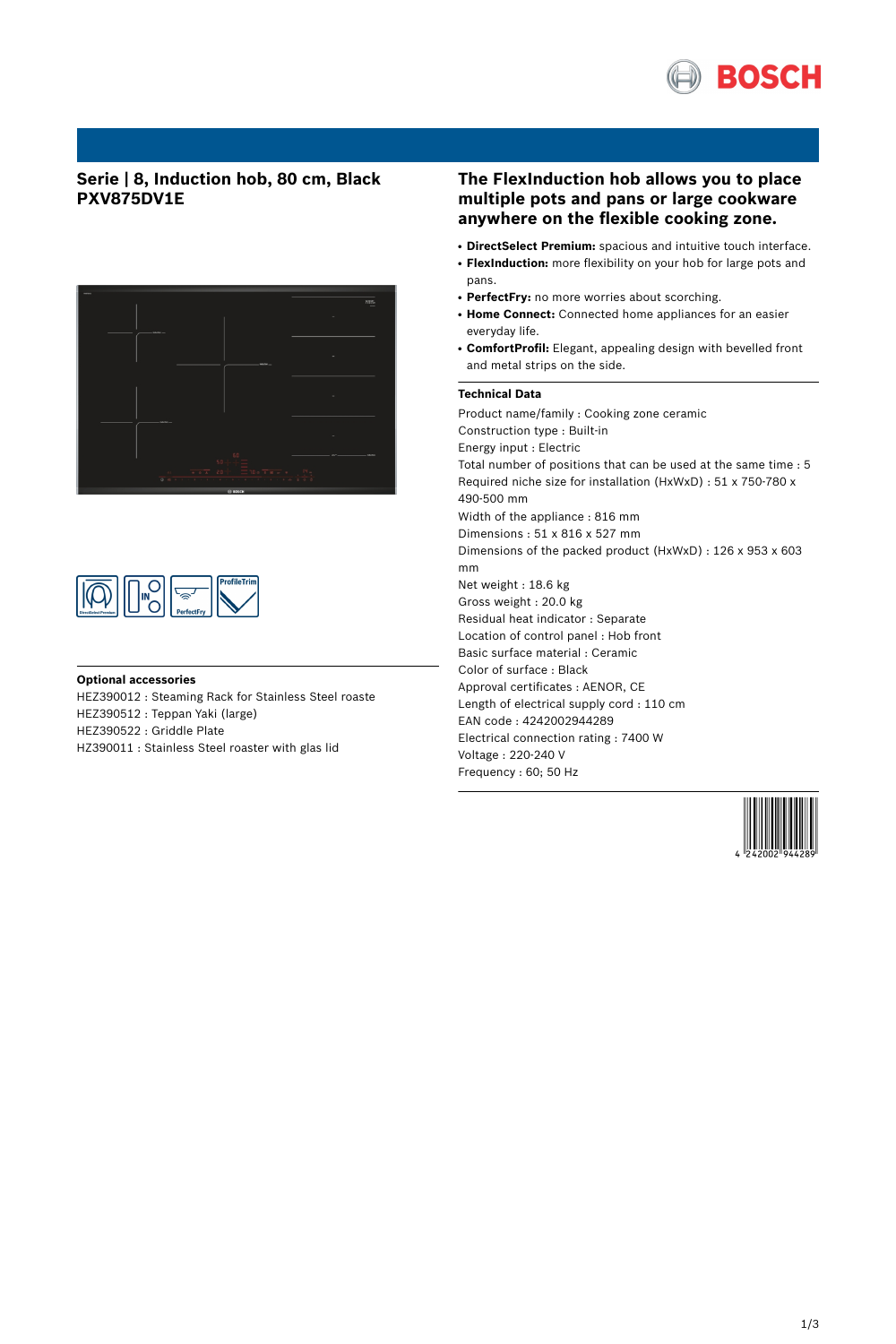

**Serie | 8, Induction hob, 80 cm, Black PXV875DV1E**

**The FlexInduction hob allows you to place multiple pots and pans or large cookware anywhere on the flexible cooking zone.**

## **Design**

- Profile trim (front facette with side trim)
- <sup>80</sup> cm: space for <sup>5</sup> pots or pans.

## **Flexibility of cooking zones**

- flexInduction zone: use cookware of any shape or size anywhere within the 40cm long zone.
- Cooking zone front left: <sup>180</sup> mm, 1.8 KW (max. power 3.1 KW)
- Cooking zone rear left: <sup>145</sup> mm, 1.4 KW (max. power 2.2 KW)
- Cooking zone middle: <sup>240</sup> mm, 2.2 KW (max. power 3.7 KW)
- Cooking zone rear right: <sup>210</sup> mm, <sup>200</sup> mm , 2.2 KW (max power 3.7 KW)
- Cooking zone front right: <sup>210</sup> mm, <sup>200</sup> mm, 2.2 KW (max. power 3.7 KW)

#### **Usage convenience**

- DirectSelect Premium touch control: directly control the power on the extra large illuminated touch bar (invisible when switched off).
- Variable 17-stage power settings for each zone: precisely adapt the heat with 17 power levels (9 main levels and 8 intermediate levels).
- Keep warm function: keep dishes warm at preset low power level.
- Timer for all zones : switches off the cooking zone at the end of the time set (e.g. for boiled eggs).
- Timer shows how long the cooktop is in use : an alarm sounds at the end of the time set (e.g. for pasta).
- Count up timer per cooktop : shows how much time has passed since starting the timer (e.g. for potatoes).

## **Time saving & efficiency**

- PowerBoost function for all zones : boil water faster thanks to 50% more energy than at the highest standard level.
- PanBoost: heat up pans faster than at the highest standard level while protecting the pan coating.
- MoveMode (3 levels): increase or decrease the power level simply by moving the pot forwards or backwards.
- QuickStart function: when switching on, the hob automatically selects the cooking zone with cookware (when placed on a zone whilst the hob is off).
- ReStart function: in case of unintentional switch-off, this feature restores all previous settings by switching on the hob again within 4 seconds.

### **Cooking assistance**

- PerfectFry sensor with <sup>5</sup> temperature settings: prevents overcooking with the automatic temperature regulation of the integrated sensor.
- Dish assistant: easily find the right temperature setting for <sup>a</sup> certain dish via the home connect app.

#### **Connectivity**

- Home Connect enabled: check if the hob is switched off even when not at home, and find recipes or additional functions in the Home Connect app.
- Hob Hood Control hood control (with Wi-Fi enabled hood): automatically activates the hood when cooking, thanks to the WiFi connection of hob and suitable hood.

#### **Safety**

- <sup>2</sup> stage residual heat indicator for each zone: indicates which cooking zones are still hot or warm.
- Control panel lock: prevent unintended activation of the hob.
- Freeze function: wipe overboiled liquids without unintentionally changing settings (blocking all touch buttons for 30 seconds).
- Main on/off switch: switch off all cooking zones at the touch of a button.
- Automatic safety shut off: for safety reasons, heating stops after a preset time if not used (possible to customise).
- Energy consumption display: shows the electricity consumption of the last cooking process.

#### **Installation**

- Dimensions of the product (HxWxD mm): <sup>51</sup> <sup>x</sup> <sup>816</sup> <sup>x</sup> <sup>527</sup>
- Required niche size for installation (HxWxD mm) : <sup>51</sup> <sup>x</sup> <sup>750</sup> <sup>x</sup> (490 - 500)
- Min. worktop thickness: <sup>16</sup> mm
- Connected load: 7.4 KW
- Power management options for 16A, 13A or 10A connection: limit the maximum power if needed (depends on fuse protection of electric installation).
- Power cord: 1.1 m, Cable included